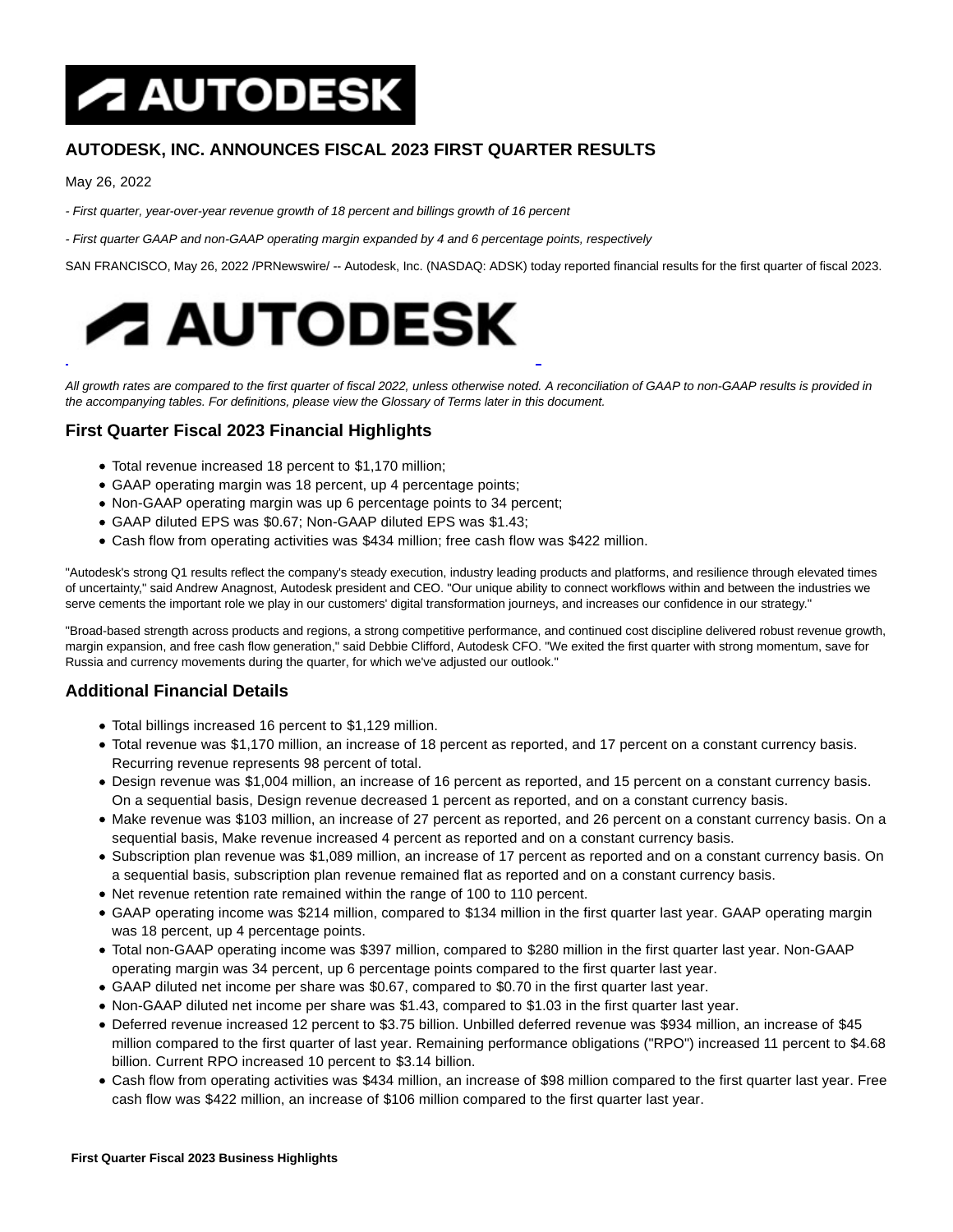#### Net Revenue by Geographic Area

|                                       | <b>Three Months</b><br>Ended April 30, |    | <b>Three Months</b><br>Ended April 30, | Change<br>compared to<br>prior fiscal year |     |      | <b>Constant currency</b><br>change compared<br>to prior fiscal year |
|---------------------------------------|----------------------------------------|----|----------------------------------------|--------------------------------------------|-----|------|---------------------------------------------------------------------|
| (In millions, except percentages) (1) | 2022                                   |    | 2021                                   |                                            |     | %    | %                                                                   |
| Net Revenue:                          |                                        |    |                                        |                                            |     |      |                                                                     |
| Americas                              |                                        |    |                                        |                                            |     |      |                                                                     |
| U.S.                                  | \$<br>398                              | \$ | 324                                    | S                                          | 74  | 23 % | $\star$                                                             |
| <b>Other Americas</b>                 | 86                                     |    | 67                                     |                                            | 19  | 28 % | $\star$                                                             |
| <b>Total Americas</b>                 | 484                                    |    | 391                                    |                                            | 93  | 24 % | 23 %                                                                |
| <b>EMEA</b>                           | 449                                    |    | 383                                    |                                            | 66  | 17 % | 15 %                                                                |
| APAC                                  | 237                                    |    | 215                                    |                                            | 22  | 10%  | 12%                                                                 |
| <b>Total Net Revenue</b>              | 1,170                                  | \$ | 989                                    | S                                          | 181 | 18%  | 17 %                                                                |

Constant currency data not provided at this level.

(1) In the current fiscal year, the Company changed its rounding presentation to the nearest whole number in millions of reported amounts, except per share data or as otherwise noted. The current year rounding presentation has been applied to all prior year amounts presented and, in certain circumstances, this change may adjust previously reported balances.

## Net Revenue by Product Family

 $\overline{\phantom{a}}$  , where  $\overline{\phantom{a}}$  , where  $\overline{\phantom{a}}$ 

Our product offerings are focused in four primary product families: Architecture, Engineering and Construction ("AEC"), AutoCAD and AutoCAD LT, Manufacturing ("MFG"), and Media and Entertainment ("M&E").

|                                       | <b>Three Months</b><br>Ended April 30, |       | <b>Three Months</b><br><b>Ended April 30,</b> |     | Change compared to<br>prior fiscal year |     |      |
|---------------------------------------|----------------------------------------|-------|-----------------------------------------------|-----|-----------------------------------------|-----|------|
| (In millions, except percentages) (1) | 2022                                   |       | 2021                                          |     |                                         |     | %    |
| <b>AEC</b>                            |                                        | 518   |                                               | 443 |                                         | 75  | 17 % |
| AutoCAD and AutoCAD LT                |                                        | 346   |                                               | 285 |                                         | 61  | 21 % |
| <b>MFG</b>                            |                                        | 225   |                                               | 197 |                                         | 28  | 14 % |
| M&E                                   |                                        | 68    |                                               | 55  |                                         | 13  | 24 % |
| Other                                 |                                        | 13    |                                               |     |                                         |     | 44 % |
|                                       |                                        | 1.170 |                                               | 989 |                                         | 181 | 18%  |

(1) In the current fiscal year, the Company changed its rounding presentation to the nearest whole number in millions of reported amounts, except per share data or as otherwise noted. The current year rounding presentation has been applied to all prior year amounts presented and, in certain circumstances, this change may adjust previously reported balances.

#### **Business Outlook**

 $\overline{\phantom{a}}$  , where  $\overline{\phantom{a}}$  , where  $\overline{\phantom{a}}$  , where  $\overline{\phantom{a}}$ 

The following are forward-looking statements based on current expectations and assumptions, and involve risks and uncertainties, some of which are set forth below under "Safe Harbor Statement." Autodesk's business outlook for the second quarter and full-year fiscal 2023 takes into consideration the current economic environment and foreign exchange currency rate environment. A reconciliation between the fiscal 2023 GAAP and non-GAAP estimates is provided below or in the tables following this press release.

#### Second Quarter Fiscal 2023

|                                                 | Q <sub>2</sub> FY <sub>23</sub> |
|-------------------------------------------------|---------------------------------|
| Q2 FY23 Guidance Metrics (ending July 31, 2022) |                                 |
| Revenue (in millions)                           | $$1.220 - $1.235$               |
| <b>EPS GAAP</b>                                 | $$0.72 - $0.78$                 |
| EPS non-GAAP (1)                                | $$1.54 - $1.60$                 |
|                                                 |                                 |

(1) Non-GAAP earnings per diluted share excludes \$0.80 related to stock-based compensation expense, \$0.11 for the amortization of purchased intangibles, \$0.02 for lease-related impairments and other charges, \$0.01 for acquisition-related costs, partially offset by (\$0.12) related to GAAP-only tax charges.

Full Year Fiscal 2023

|                              | <b>FY23</b>               |
|------------------------------|---------------------------|
| <b>FY23 Guidance Metrics</b> | (ending January 31, 2023) |
|                              | $$5.680 - $5.830$         |
| Billings (in millions) (1)   | Up 18% - 21%              |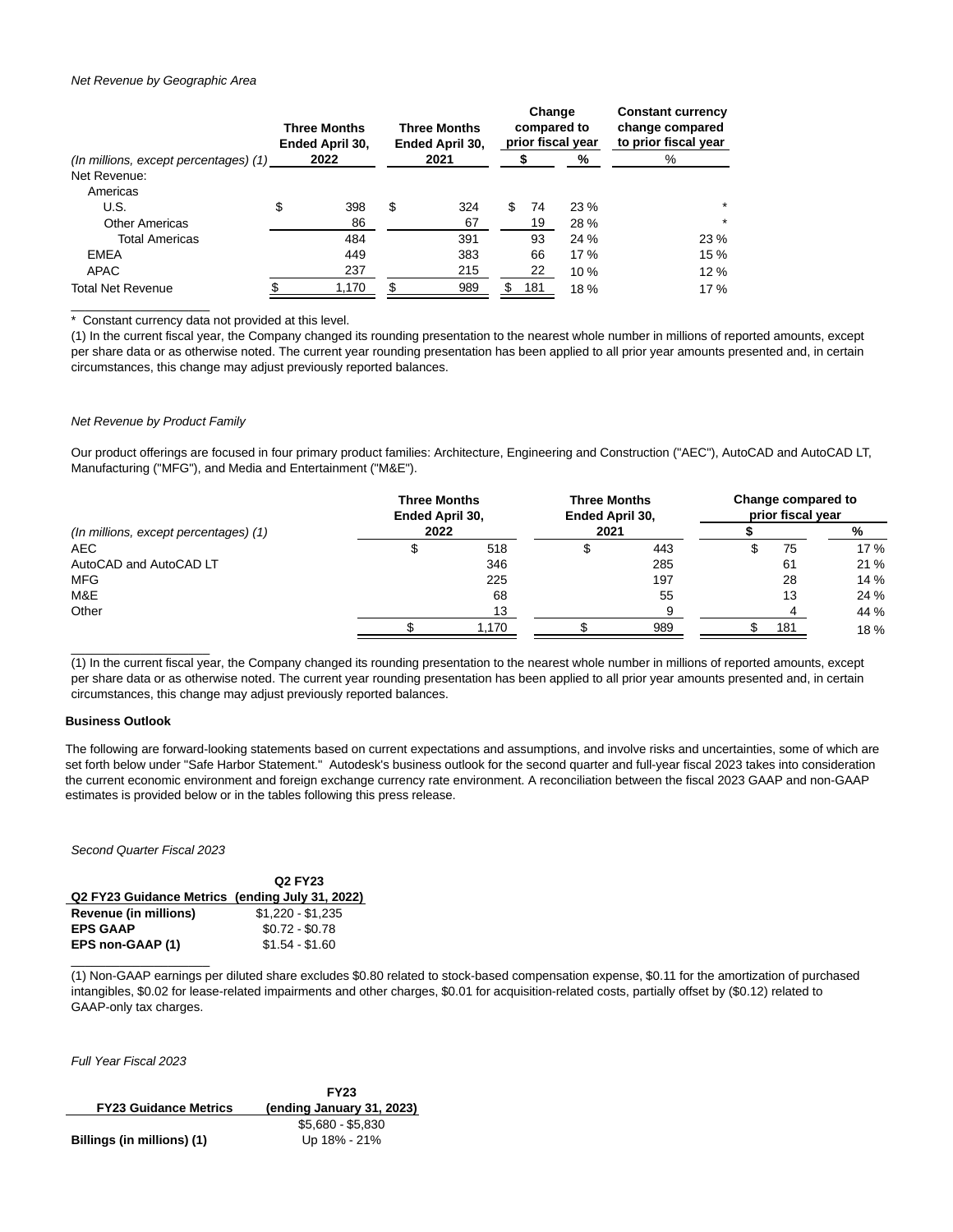|                                  | \$4.960 - \$5.060 |
|----------------------------------|-------------------|
| Revenue (in millions) (2)        | Up 13% - 15%      |
| <b>GAAP</b> operating margin     | Approx. 20%       |
| Non-GAAP operating margin (3)    | Approx. 36%       |
| <b>EPS GAAP</b>                  | $$3.24 - $3.47$   |
| EPS non-GAAP (4)                 | $$6.43 - $6.66$   |
| Free cash flow (in millions) (5) | $$2,000 - $2,080$ |

\_\_\_\_\_\_\_\_\_\_\_\_\_\_\_\_\_\_\_\_

(1) Excluding the approximately \$165 million impact of foreign currency exchange rates and hedge gains/losses, billings guidance would be \$5,845 - \$5,995 million.

(2) Excluding the approximately \$70 million impact of foreign currency exchange rates and hedge gains/losses, revenue guidance would be \$5,030 - \$5,130 million.

(3) Non-GAAP operating margin excludes approximately 13% related to stock-based compensation expense, approximately 2% for the amortization of purchased intangibles, less than 1% related to acquisition-related costs, and less than 1% related to lease-related asset impairments and other charges.

(4) Non-GAAP earnings per diluted share excludes \$3.04 related to stock-based compensation expense, \$0.45 for the amortization of purchased intangibles, \$0.07 related to lease-related asset impairments and other charges. \$0.03 related to acquisition-related costs, partially offset by (\$0.40) related to GAAP-only tax charges.

(5) Free cash flow is cash flow from operating activities less approximately \$60 million of capital expenditures.

The second quarter and full-year fiscal 2023 outlook assume a projected annual effective tax rate of 22 percent and 17 percent for GAAP and non-GAAP results, respectively. Shifts in geographic profitability continue to impact the annual effective tax rate due to significant differences in tax rates in various jurisdictions. Therefore, assumptions for the annual effective tax rate are evaluated regularly and may change based on the projected geographic mix of earnings.

## **Earnings Conference Call and Webcast**

Autodesk will host its first quarter conference call today at 5 p.m. ET. The live broadcast can be accessed a[t autodesk.com/investor.](http://autodesk.com/investor) A transcript of the opening commentary will also be available following the conference call.

A replay of the broadcast will be available at 7 p.m. ET a[t autodesk.com/investor.](http://autodesk.com/investor) This replay will be maintained on Autodesk's website for at least 12 months.

## **Investor Presentation Details**

An investor presentation, excel financials and other supplemental materials providing additional information can be found a[t autodesk.com/investor.](http://autodesk.com/investor)

## **Key Performance Metrics**

To help better understand our financial performance, we use several key performance metrics including billings, recurring revenue and net revenue retention rate ("NR3"). These metrics are key performance metrics and should be viewed independently of revenue and deferred revenue. These metrics are not intended to be combined with those items. We use these metrics to monitor the strength of our recurring business. We believe these metrics are useful to investors because they can help in monitoring the long-term health of our business. Our determination and presentation of these metrics may differ from that of other companies. The presentation of these metrics is meant to be considered in addition to, not as a substitute for or in isolation from, our financial measures prepared in accordance with GAAP.

## **Glossary of Terms**

Billings: Total revenue plus the net change in deferred revenue from the beginning to the end of the period.

Cloud Service Offerings: Represents individual term-based offerings deployed through web browser technologies or in a hybrid software and cloud configuration. Cloud service offerings that are bundled with other product offerings are not captured as a separate cloud service offering.

Constant Currency (CC) Growth Rates: We attempt to represent the changes in the underlying business operations by eliminating fluctuations caused by changes in foreign currency exchange rates as well as eliminating hedge gains or losses recorded within the current and comparative periods. We calculate constant currency growth rates by (i) applying the applicable prior period exchange rates to current period results and (ii) excluding any gains or losses from foreign currency hedge contracts that are reported in the current and comparative periods.

Design Business: Represents the combination of maintenance, product subscriptions, and all EBAs. Main products include, but are not limited to, AutoCAD, AutoCAD LT, Industry Collections, Revit, Inventor, Maya and 3ds Max. Certain products, such as our computer aided manufacturing solutions, incorporate both Design and Make functionality and are classified as Design.

Enterprise Business Agreements (EBAs): Represents programs providing enterprise customers with token-based access to a broad pool of Autodesk products over a defined contract term.

Free Cash Flow: Cash flow from operating activities minus capital expenditures.

Industry Collections: Autodesk Industry Collections are a combination of products and services that target a specific user objective and support a set of workflows for that objective. Our Industry Collections consist of: Autodesk Architecture, Engineering and Construction Collection, Autodesk Product Design and Manufacturing Collection, and Autodesk Media and Entertainment Collection.

Maintenance Plan: Our maintenance plans provide our customers with a cost effective and predictable budgetary option to obtain the productivity benefits of our new releases and enhancements when and if released during the term of their contracts. Under our maintenance plans, customers are eligible to receive unspecified upgrades when and if available, and technical support. We recognize maintenance revenue over the term of the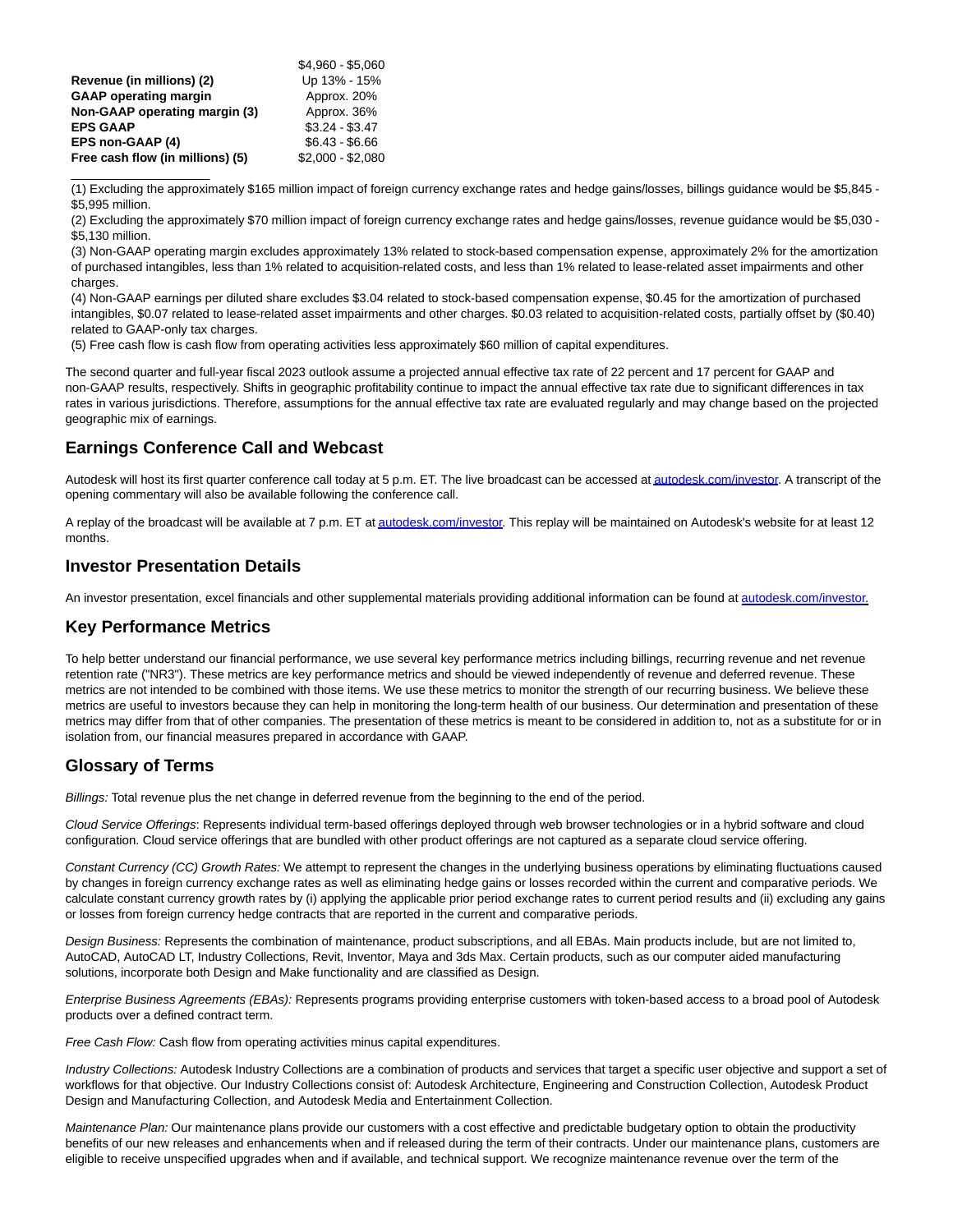agreements, generally one year.

Make Business: Represents certain cloud-based product subscriptions. Main products include, but are not limited to, Assemble, Autodesk Build, BuildingConnected, Fusion 360 and ShotGrid. Certain products, such as Fusion 360, incorporate both Design and Make functionality and are classified as Make.

Net Revenue Retention Rate (NR3): Measures the year-over-year change in Recurring Revenue for the population of customers that existed one year ago ("base customers"). Net revenue retention rate is calculated by dividing the current quarter Recurring Revenue related to base customers by the total corresponding quarter Recurring Revenue from one year ago. Recurring Revenue is based on USD reported revenue, and fluctuations caused by changes in foreign currency exchange rates and hedge gains or losses have not been eliminated. Recurring Revenue related to acquired companies, one year after acquisition, has been captured as existing customers until such data conforms to the calculation methodology. This may cause variability in the comparison.

Other Revenue: Consists of revenue from consulting, training, and other products and services, and is recognized as the products are delivered and services are performed.

Product Subscription: Provides customers a flexible, cost-effective way to access and manage 3D design, engineering, and entertainment software tools. Our product subscriptions currently represent a hybrid of desktop and cloud functionality, which provides a device-independent, collaborative design workflow for designers and their stakeholders.

Recurring Revenue: Consists of the revenue for the period from our traditional maintenance plans, our subscription plan offerings, and certain Other revenue. It excludes subscription revenue related to third-party products. Recurring revenue acquired with the acquisition of a business is captured when total subscriptions are captured in our systems and may cause variability in the comparison of this calculation.

Remaining Performance Obligations (RPO): The sum of total short-term, long-term, and unbilled deferred revenue. Current remaining performance obligations is the amount of revenue we expect to recognize in the next twelve months.

Spend: The sum of cost of revenue and operating expenses.

Subscription Plan: Comprises our term-based product subscriptions, cloud service offerings, and EBAs. Subscriptions represent a combined hybrid offering of desktop software and cloud functionality which provides a device-independent, collaborative design workflow for designers and their stakeholders. With subscription, customers can use our software anytime, anywhere, and get access to the latest updates to previous versions.

Subscription Revenue: Includes our cloud-enabled term-based product subscriptions, cloud service offerings, and flexible EBAs.

Unbilled Deferred Revenue: Unbilled deferred revenue represents contractually stated or committed orders under early renewal and multi-year billing plans for subscription, services, and maintenance for which the associated deferred revenue has not been recognized. Under FASB Accounting Standards Codification ("ASC") Topic 606, unbilled deferred revenue is not included as a receivable or deferred revenue on our Condensed Consolidated Balance Sheet.

## **Safe Harbor Statement**

This press release contains forward-looking statements that involve risks and uncertainties, including quotations from management, statements in the paragraphs under "Business Outlook" above statements about our short-term and long-term goals, statements regarding our strategies, market and product positions, performance and results, and all statements that are not historical facts. There are a significant number of factors that could cause actual results to differ materially from statements made in this press release, including: our strategy to develop and introduce new products and services, exposing us to risks such as limited customer acceptance, costs related to product defects, and large expenditures; the effects of the COVID-19 pandemic and related public health measures; global economic and political conditions, including supply chain disruptions, resulting inflationary pressures and hiring conditions; costs and challenges associated with strategic acquisitions and investments; dependency on international revenue and operations, exposing us to significant international regulatory, economic, intellectual property, collections, currency exchange rate, taxation, political, and other risks, including risks related to the war against Ukraine launched by Russia and our exit from Russia; inability to predict subscription renewal rates and their impact on our future revenue and operating results; existing and increased competition and rapidly evolving technological changes; fluctuation of our financial results, key metrics and other operating metrics; deriving a substantial portion of our net revenue from a small number of solutions, including our AutoCAD-based software products and collections; any failure to successfully execute and manage initiatives to realign or introduce new business and sales initiatives; net revenue, billings, earnings, cash flow, or subscriptions shortfalls; social and ethical issues relating to the use of artificial intelligence in our offerings; security incidents or other incidents compromising the integrity of our or our customers' offerings, services, data, or intellectual property; reliance on third parties to provide us with a number of operational and technical services as well as software; our highly complex software, which may contain undetected errors, defects, or vulnerabilities; increasing regulatory focus on privacy issues and expanding laws; governmental export and import controls that could impair our ability to compete in international markets or subject us to liability if we violate the controls; protection of our intellectual property rights and intellectual property infringement claims from others; the government procurement process; fluctuations in currency exchange rates; our debt service obligations; and our investment portfolio consisting of a variety of investment vehicles that are subject to interest rate trends, market volatility, and other economic factors. Our estimates as to tax rate are based on current tax law, including current interpretations of the Tax Cuts and Jobs Act, and could be affected by changing interpretations of that Act, as well as additional legislation and guidance around that Act.

Further information on potential factors that could affect the financial results of Autodesk are included in Autodesk's Form 10-K and subsequent forms 10-Q, which are on file with the U.S. Securities and Exchange Commission. Autodesk disclaims any obligation to update the forward-looking statements provided to reflect events that occur or circumstances that exist after the date on which they were made.

## **About Autodesk**

Autodesk is changing how the world is designed and made. Our technology spans architecture, engineering, construction, product design, manufacturing, media and entertainment, empowering innovators everywhere to solve challenges big and small. From greener buildings to smarter products to more mesmerizing blockbusters, Autodesk software helps our customers to design and make a better world for all. For more information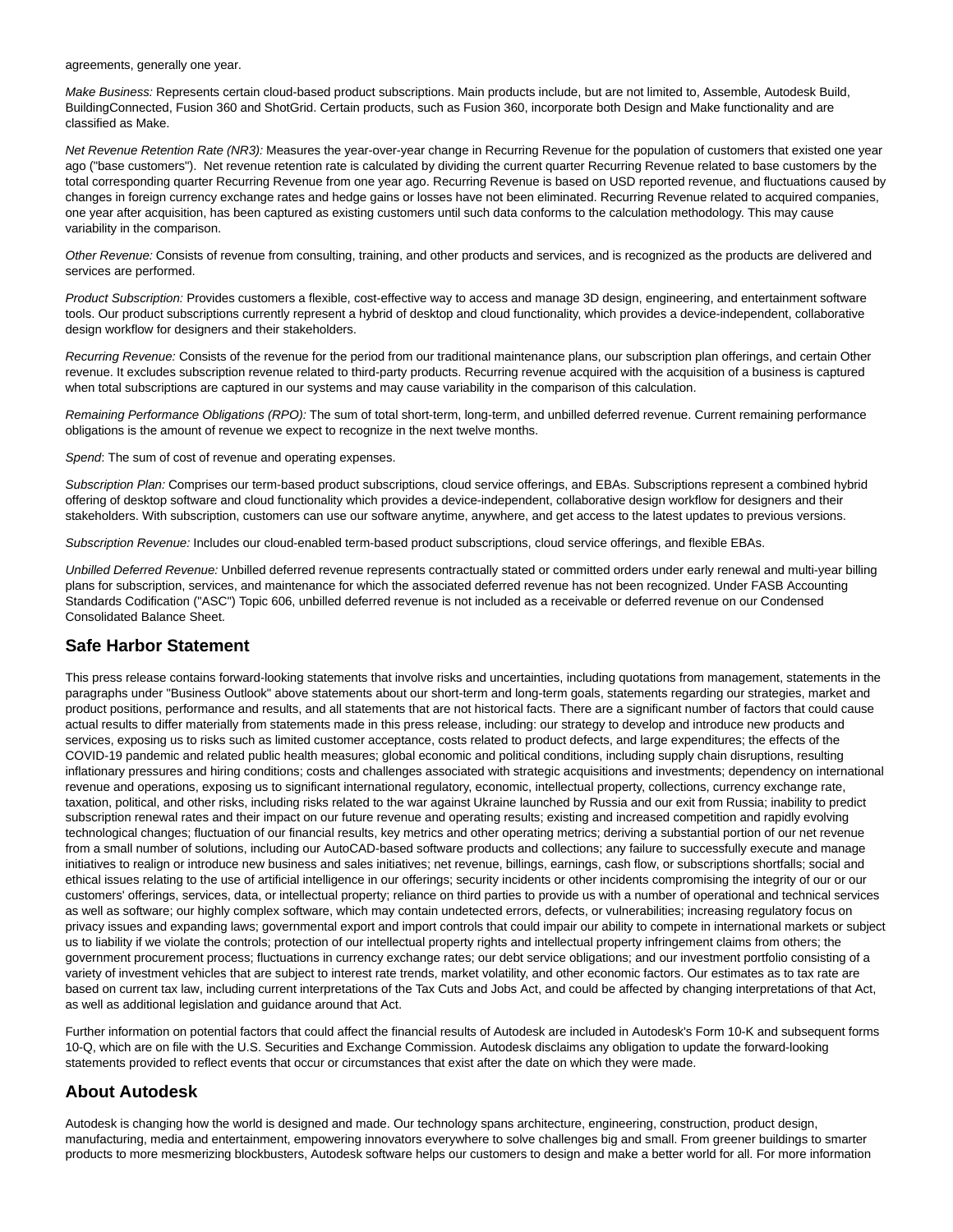visit [autodesk.com o](http://autodesk.com/)r follow @autodesk.

Autodesk uses it[s investors.autodesk.com w](http://investors.autodesk.com/)ebsite as a means of disclosing material non-public information, announcing upcoming investor conferences and for complying with its disclosure obligations under Regulation FD. Accordingly, you should monitor our investor relations website in addition to following our press releases, SEC filings and public conference calls and webcasts.

Autodesk, AutoCAD, AutoCAD LT, BIM 360 and Fusion 360 are registered trademarks of Autodesk, Inc., and/or its subsidiaries and/or affiliates in the USA and/or other countries. All other brand names, product names or trademarks belong to their respective holders. Autodesk reserves the right to alter product and service offerings, and specifications and pricing at any time without notice, and is not responsible for typographical or graphical errors that may appear in this document.

© 2022 Autodesk, Inc. All rights reserved.

#### **Autodesk, Inc.**

#### **Condensed Consolidated Statements of Operations**

(In millions, except per share data) (1)

|                                                                        | Three Months Ended April 30, |       |             |      |
|------------------------------------------------------------------------|------------------------------|-------|-------------|------|
|                                                                        |                              | 2022  | 2021        |      |
|                                                                        |                              |       | (Unaudited) |      |
| Net revenue (2):                                                       |                              |       |             |      |
| Subscription                                                           | \$                           | 1,089 | \$          | 927  |
| Maintenance                                                            |                              | 18    |             | 19   |
| Total subscription and maintenance revenue                             |                              | 1,107 |             | 946  |
| Other                                                                  |                              | 63    |             | 43   |
| Total net revenue                                                      |                              | 1,170 |             | 989  |
| Cost of revenue:                                                       |                              |       |             |      |
| Cost of subscription and maintenance revenue                           |                              | 84    |             | 68   |
| Cost of other revenue                                                  |                              | 19    |             | 14   |
| Amortization of developed technologies                                 |                              | 14    |             | 10   |
| Total cost of revenue                                                  |                              | 117   |             | 92   |
| Gross profit                                                           |                              | 1,053 |             | 897  |
| Operating expenses:                                                    |                              |       |             |      |
| Marketing and sales                                                    |                              | 419   |             | 377  |
| Research and development                                               |                              | 289   |             | 266  |
| General and administrative                                             |                              | 120   |             | 112  |
| Amortization of purchased intangibles                                  |                              | 11    |             | 8    |
| Total operating expenses                                               |                              | 839   |             | 763  |
| Income from operations                                                 |                              | 214   |             | 134  |
| Interest and other expense, net                                        |                              | (19)  |             | (3)  |
| Income before income taxes                                             |                              | 195   |             | 131  |
| (Provision) benefit for income taxes                                   |                              | (49)  |             | 25   |
| Net income                                                             | \$                           | 146   | \$          | 156  |
| Basic net income per share                                             | $\frac{1}{2}$                | 0.67  | \$          | 0.71 |
| Diluted net income per share                                           | \$                           | 0.67  | \$          | 0.70 |
| Weighted average shares used in computing basic net income per share   |                              | 217   |             | 220  |
| Weighted average shares used in computing diluted net income per share |                              | 219   |             | 222  |

(1) In the current fiscal year, the Company changed its rounding presentation to the nearest whole number in millions of reported amounts, except per share data or as otherwise noted. The current year rounding presentation has been applied to all prior year amounts presented and, in certain circumstances, this change may adjust previously reported balances.

(2) During the quarter ended April 30, 2022, the Company changed its presentation of certain subscription plan offerings in our Condensed Consolidated Statement of Operations. Revenue from subscription plan offerings in which the customer does not utilize the cloud functionality or that do not incorporate substantial cloud functionality, previously recorded in "Subscription" have been reclassified to "Other" and "Maintenance," as applicable. Accordingly, prior period amounts have been reclassified to conform to the current period presentation, in all material respects. These reclassifications did not impact total net revenue.

#### **Autodesk, Inc. Condensed Consolidated Balance Sheets** (In millions) (1)

 $\overline{\phantom{a}}$  , where  $\overline{\phantom{a}}$  , where  $\overline{\phantom{a}}$  , where  $\overline{\phantom{a}}$ 

Current

|                           | April 30, 2022 |             | January 31, 2022 |       |
|---------------------------|----------------|-------------|------------------|-------|
|                           |                | (Unaudited) |                  |       |
| <b>ASSETS</b>             |                |             |                  |       |
| Current assets:           |                |             |                  |       |
| Cash and cash equivalents | \$.            | $1.518$ \$  |                  | 1,528 |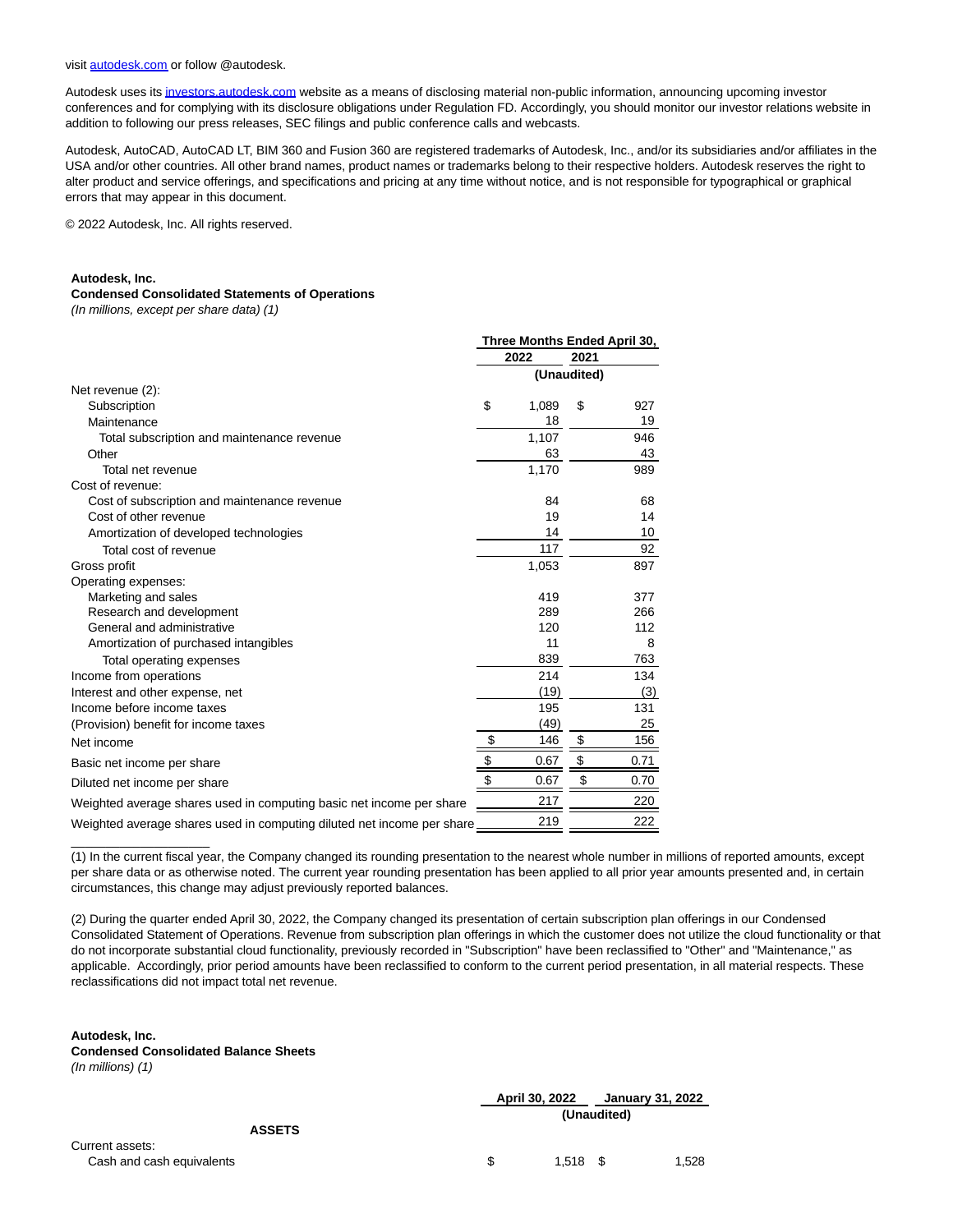| Marketable securities                                                   | 67          | 236         |
|-------------------------------------------------------------------------|-------------|-------------|
| Accounts receivable, net                                                | 384         | 716         |
| Prepaid expenses and other current assets                               | 389         | 284         |
| Total current assets                                                    | 2,358       | 2,764       |
| Long-term marketable securities                                         | 39          | 45          |
| Computer equipment, software, furniture and leasehold improvements, net | 162         | 162         |
| Operating lease right-of-use assets                                     | 303         | 305         |
| Intangible assets, net                                                  | 479         | 494         |
| Goodwill                                                                | 3,642       | 3,604       |
| Deferred income taxes, net                                              | 759         | 741         |
| Long-term other assets                                                  | 519         | 492         |
| <b>Total assets</b>                                                     | \$<br>8,261 | \$<br>8,607 |
| <b>LIABILITIES AND STOCKHOLDERS' EQUITY</b>                             |             |             |
| <b>Current liabilities:</b>                                             |             |             |
| Accounts payable                                                        | \$<br>135   | \$<br>121   |
| Accrued compensation                                                    | 220         | 341         |
| Accrued income taxes                                                    | 50          | 30          |
| Deferred revenue                                                        | 2,809       | 2,863       |
| Operating lease liabilities                                             | 77          | 87          |
| Current portion of long-term notes payable, net                         | 350         | 350         |
| Other accrued liabilities                                               | 160         | 217         |
| <b>Total current liabilities</b>                                        | 3,801       | 4,009       |
| Long-term deferred revenue                                              | 940         | 927         |
| Long-term operating lease liabilities                                   | 347         | 346         |
| Long-term income taxes payable                                          | 37          | 20          |
| Long-term deferred income taxes                                         | 34          | 29          |
| Long-term notes payable, net                                            | 2,279       | 2,278       |
| Long-term other liabilities                                             | 142         | 149         |
| Stockholders' equity:                                                   |             |             |
| Common stock and additional paid-in capital                             | 2,972       | 2,923       |
| Accumulated other comprehensive loss                                    | (148)       | (124)       |
| Accumulated deficit                                                     | (2, 143)    | (1,950)     |
| Total stockholders' equity                                              | 681         | 849         |
| Total liabilities and stockholders' equity                              | \$<br>8,261 | \$<br>8,607 |

(1) In the current fiscal year, the Company changed its rounding presentation to the nearest whole number in millions of reported amounts, except per share data or as otherwise noted. The current year rounding presentation has been applied to all prior year amounts presented and, in certain circumstances, this change may adjust previously reported balances.

## **Autodesk, Inc.**

 $\overline{\phantom{a}}$  , where  $\overline{\phantom{a}}$  , where  $\overline{\phantom{a}}$  , where  $\overline{\phantom{a}}$ 

## **Condensed Consolidated Statements of Cash Flows**

(In millions) (1)

|                                                                                   | Three Months Ended April 30, |             |    |         |
|-----------------------------------------------------------------------------------|------------------------------|-------------|----|---------|
|                                                                                   |                              | 2022        |    | 2021    |
|                                                                                   |                              | (Unaudited) |    |         |
| Operating activities:                                                             |                              |             |    |         |
| Net income                                                                        | \$                           | 146         | \$ | 156     |
| Adjustments to reconcile net income to net cash provided by operating activities: |                              |             |    |         |
| Depreciation, amortization and accretion                                          |                              | 38          |    | 33      |
| Stock-based compensation expense                                                  |                              | 152         |    | 116     |
| Deferred income taxes                                                             |                              | (22)        |    | 19      |
| Lease-related asset impairments                                                   |                              | 2           |    |         |
| Other                                                                             |                              | 27          |    | 19      |
| Changes in operating assets and liabilities, net of business combinations:        |                              |             |    |         |
| Accounts receivable                                                               |                              | 332         |    | 324     |
| Prepaid expenses and other assets                                                 |                              | (23)        |    | (126)   |
| Accounts payable and other liabilities                                            |                              | (218)       |    | (182)   |
| Deferred revenue                                                                  |                              | (38)        |    | (28)    |
| Accrued income taxes                                                              |                              | 38          |    | 5       |
| Net cash provided by operating activities                                         |                              | 434         |    | 336     |
| Investing activities:                                                             |                              |             |    |         |
| Purchases of marketable securities                                                |                              | (29)        |    |         |
| Sales and maturities of marketable securities                                     |                              | 202         |    | 4       |
| Capital expenditures                                                              |                              | (12)        |    | (20)    |
| Purchases of developed technologies                                               |                              | (4)         |    | (1)     |
| Business combinations, net of cash acquired                                       |                              | (96)        |    | (1,032) |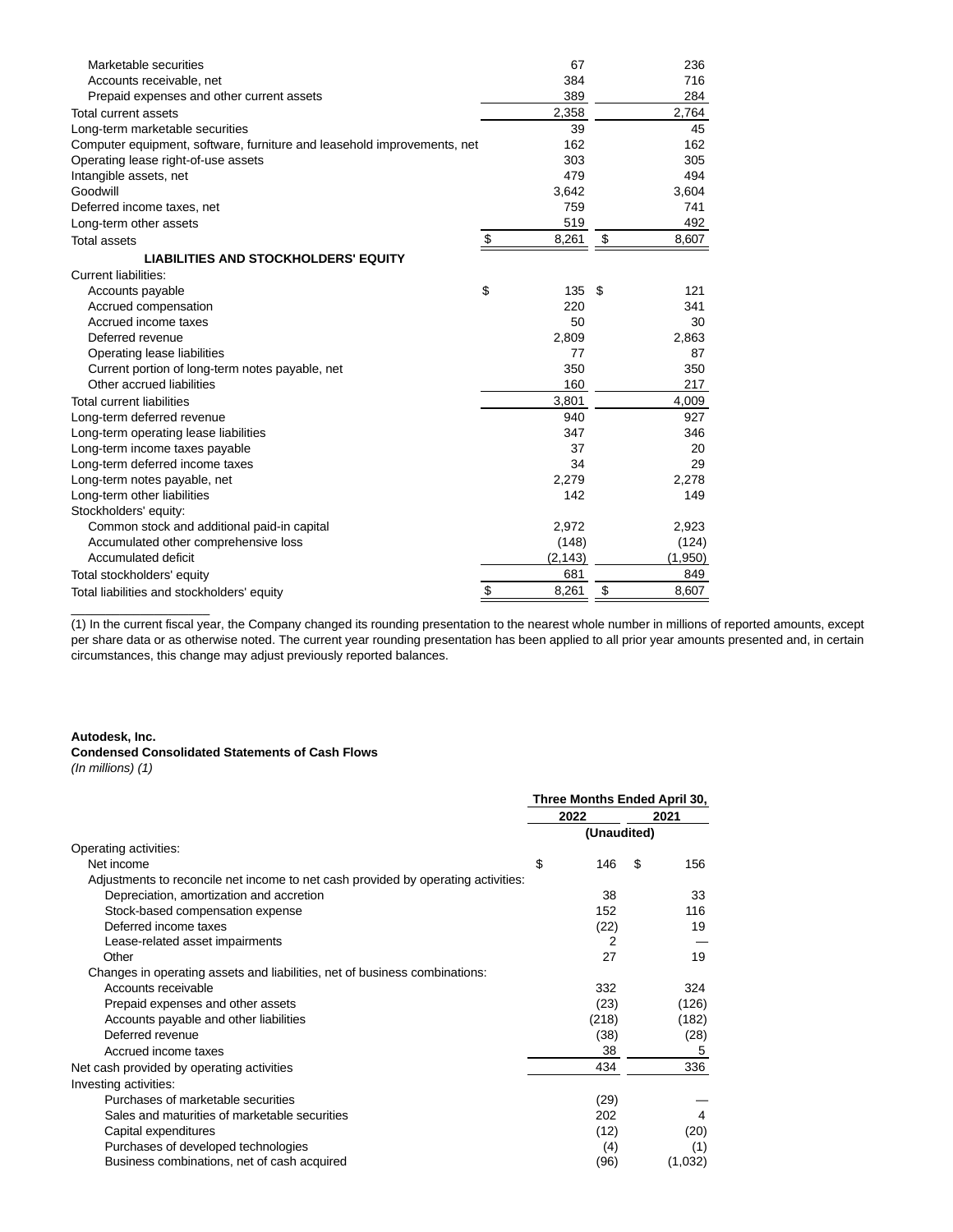| Other investing activities                                        | (30)  | 9       |
|-------------------------------------------------------------------|-------|---------|
| Net cash provided by (used in) investing activities               | 31    | (1,040) |
| Financing activities:                                             |       |         |
| Proceeds from issuance of common stock, net of issuance costs     | 67    | 64      |
| Taxes paid related to net share settlement of equity awards       | (70)  | (55)    |
| Repurchases of common stock                                       | (457) | (151)   |
| Net cash used in financing activities                             | (460) | (142)   |
| Effect of exchange rate changes on cash and cash equivalents      | (15)  | (3)     |
| Net decrease in cash and cash equivalents                         | (10)  | (849)   |
| Cash and cash equivalents at beginning of period                  | 1,528 | 1,772   |
| Cash and cash equivalents at end of period                        | 1,518 | 923     |
| Supplemental cash flow disclosure:                                |       |         |
| Non-cash financing activities:                                    |       |         |
| Fair value of common stock issued related to business combination | 10    | 3       |

(1) In the current fiscal year, the Company changed its rounding presentation to the nearest whole number in millions of reported amounts, except per share data or as otherwise noted. The current year rounding presentation has been applied to all prior year amounts presented and, in certain circumstances, this change may adjust previously reported balances.

## **Autodesk, Inc.**

 $\overline{\phantom{a}}$  , where  $\overline{\phantom{a}}$  , where  $\overline{\phantom{a}}$ 

#### **Reconciliation of GAAP financial measures to non-GAAP financial measures**

(In millions, except per share data) (2)

To supplement our condensed consolidated financial statements presented on a GAAP basis, we provide investors with certain non-GAAP measures including non-GAAP operating margin, non-GAAP income from operations, non-GAAP diluted net income per share, and free cash flow. For our internal budgeting and resource allocation process and as a means to evaluate period-to-period comparisons, we use non-GAAP measures to supplement our condensed consolidated financial statements presented on a GAAP basis. These non-GAAP measures do not include certain items that may have a material impact upon our future reported financial results. We use non-GAAP measures in making operating decisions because we believe those measures provide meaningful supplemental information regarding our earning potential and performance for management by excluding certain expenses and charges that may not be indicative of our core business operating results. For the reasons set forth below, we believe these non-GAAP financial measures are useful to investors both because (1) they allow for greater transparency with respect to key metrics used by management in its financial and operational decision-making and (2) they are used by our institutional investors and the analyst community to help them analyze the health of our business. This allows investors and others to better understand and evaluate our operating results and future prospects in the same manner as management, compare financial results across accounting periods and to those of peer companies and to better understand the long-term performance of our core business. We also use some of these measures for purposes of determining company-wide incentive compensation.

There are limitations in using non-GAAP financial measures because non-GAAP financial measures are not prepared in accordance with GAAP and may be different from non-GAAP financial measures used by other companies. The non-GAAP financial measures are limited in value because they exclude certain items that may have a material impact upon our reported financial results. In addition, they are subject to inherent limitations as they reflect the exercise of judgments by management about which charges are excluded from the non-GAAP financial measures. We compensate for these limitations by analyzing current and future results on a GAAP basis as well as a non-GAAP basis and also by providing GAAP measures in our public disclosures. The presentation of non-GAAP financial information is meant to be considered in addition to, not as a substitute for or in isolation from, the directly comparable financial measures prepared in accordance with GAAP. We urge investors to review the reconciliation of our non-GAAP financial measures to the comparable GAAP financial measures included in this presentation, and not to rely on any single financial measure to evaluate our business.

The following table shows Autodesk's GAAP results reconciled to non-GAAP results included in this release.

|                                                   | Three Months Ended April 30, |      |          |      |  |
|---------------------------------------------------|------------------------------|------|----------|------|--|
|                                                   | 2022                         |      | 2021     |      |  |
|                                                   |                              |      |          |      |  |
| GAAP operating margin                             |                              | 18 % |          | 14 % |  |
| Stock-based compensation expense                  |                              | 13 % |          | 12%  |  |
| Amortization of developed technologies            |                              | 1%   |          | 1%   |  |
| Amortization of purchased intangibles             |                              |      | 1%<br>1% |      |  |
| Acquisition-related costs                         |                              |      |          |      |  |
| Non-GAAP operating margin (1)                     |                              | 34 % |          | 28 % |  |
| GAAP income from operations                       | \$                           | 214  | \$       | 134  |  |
| Stock-based compensation expense                  |                              | 155  |          | 116  |  |
| Amortization of developed technologies            |                              | 13   |          | 10   |  |
| Amortization of purchased intangibles             |                              | 11   |          | 8    |  |
| Acquisition-related costs                         |                              |      |          | 12   |  |
| Lease-related asset impairments and other charges |                              |      |          |      |  |
| Non-GAAP income from operations                   |                              | 397  | \$       | 280  |  |
| GAAP diluted net income per share                 |                              | 0.67 |          | 0.70 |  |